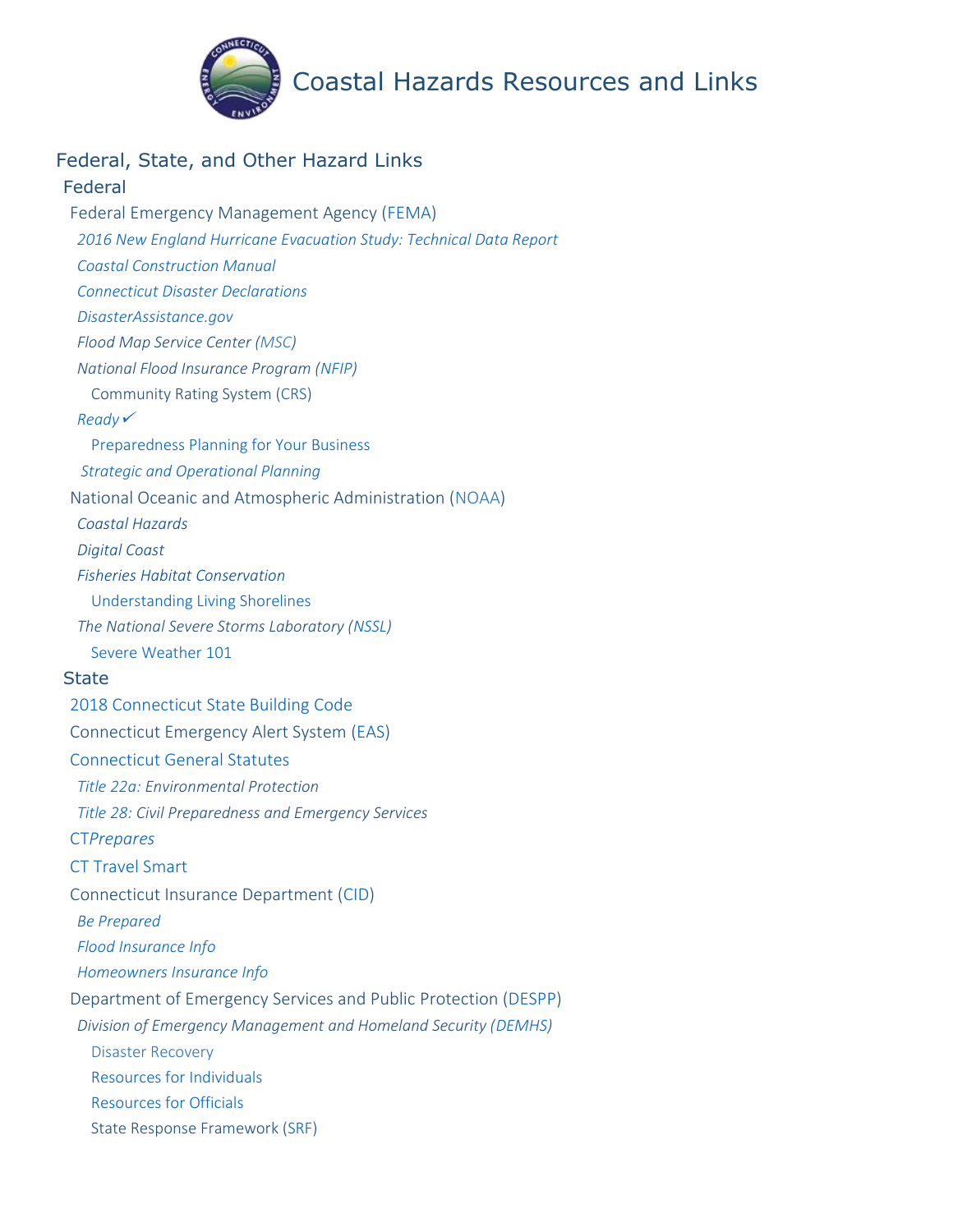#### Coastal Hazards Resources and Links Page 2 of 3

Department of Energy and Environmental Protection [\(DEEP\)](https://portal.ct.gov/DEEP) *Connecticut's Natural Hazards Mitigation Plan ([NHMP\)](https://portal.ct.gov/-/media/DEEP/water/hazard_mitigation/plan/hazardmitigationplanpdf.pdf?la=en) for 2007-2010 [Coastal Hazards in Connecticut: The State of Knowledge](https://portal.ct.gov/-/media/DEEP/coastal-resources/coastal_management/coastal_hazards/CTCoastalHazardspdf.pdf?la=en) [CT Climate Change](https://portal.ct.gov/DEEP/Climate-Change/Climate-Change) [Disaster Debris Management Preparedness](https://portal.ct.gov/DEEP/Waste-Management-and-Disposal/Disaster-Debris-Management/Disaster-Debris-Management-Preparedness) [Flood Management and Natural Hazard Mitigation](https://portal.ct.gov/DEEP/Water/Flood-Management/Flood-Management-and-Natural-Hazard-Mitigation) [NFIP Information](https://portal.ct.gov/DEEP/Water/Flood-Management/National-Flood-Insurance-Program-NFIP) [Planning Report no. 29:](https://portal.ct.gov/-/media/DEEP/coastal-resources/coastal_management/coastal_hazards/plngreport29pdf.pdf?la=en) Shoreline Erosion Analysis and Recommended Planning Process Regulatory Information* [Coastal](https://portal.ct.gov/DEEP/Coastal-Resources/Coastal-Permitting/Overview-of-the-Connecticut-Coastal-Permit-Program) [Inland](https://portal.ct.gov/DEEP/Water/Inland-Wetlands/Inland-Wetlands-and-Watercourses) *Shoreline [Preservation Task Force -](https://portal.ct.gov/DEEP/Coastal-Resources/Shoreline-Preservation-Task-Force----Testimony) Testimony [State Beach Monitoring Program Information](https://portal.ct.gov/DEEP/State-Parks/Recreation-Information/State-Swimming-Area-Water-Quality-Report)* Department of Public Health [\(DPH\)](https://portal.ct.gov/DPH) *[Connecticut Guide to Emergency Preparedness](https://portal.ct.gov/-/media/Departments-and-Agencies/DPH/dph/communications/preparedness/EmerPrepGuideFinalpdf.pdf?la=en) [Drinking Water Security and Emergency Response](https://portal.ct.gov/DPH/Drinking-Water/DWS/Drinking-Water-Security-and-Emergency-Response) [Flood and Storm Water Advisory for Public Water Systems](https://portal.ct.gov/-/media/Departments-and-Agencies/DPH/dph/drinking_water/pdf/FloodandStormWaterAdvisoryforPublicWaterSystempdf.pdf?la=enhttps://portal.ct.gov/-/media/Departments-and-Agencies/DPH/dph/drinking_water/pdf/FloodandStormWaterAdvisoryforPublicWaterSystempdf.pdf?la=en) [Food Emergencies](https://portal.ct.gov/DPH/Environmental-Health/Food-Protection/Food-Emergencies)* **Other** American Planning Association [Hazards Planning Center](https://www.planning.org/nationalcenters/hazards/) American Red Cross [Disaster Relief & Recovery Services](https://www.redcross.org/get-help/disaster-relief-and-recovery-services.html) Association of State Floodplain Managers [\(ASFM\)](https://www.floods.org/index.asp) *No Adverse Impact [\(NAI\)](https://www.floods.org/index.asp?menuID=460)* [DisasterSafety.org](https://disastersafety.org/) Eversource [Storm Preparedness](https://www.eversource.com/content/nh/residential/outages/storm-preparedness) Federal Alliance for Safe Homes [\(FLASH\)](http://www.flash.org/) [Hurricanes: Science and Society](http://hurricanescience.org/) [Massachusetts StormSmart Coasts Program](https://www.mass.gov/stormsmart-coasts-program) [StormSmart Coasts Network](https://www.cakex.org/tools/stormsmart-coasts-network) [StormSmart Connect](http://stormsmart.org/)

United Illuminating [Storm Safety Information](https://www.uinet.com/wps/portal/uinet/safety/stormsafety/storminformation/!ut/p/z1/tVJNc4IwFPwtPXhkXuSbI1LGjwpWAYFcmIgBcQQVU2v_fUPHGfFQ6XTaHJLZyXv7NpsFDBHgipyLnLBiX5EdxzFWE6nv2CPZQq4-lhU0n3mO-zL1RfQsQfiwQJUA_6QffbNM1NW_BAw4rdiBbSB-KyrKSF4ntzf00IaSNa176EQyyj74yfZ1eQeKKuP7V3nDdkiLNcSarK2MVJYEhaYrQTb6VCD6WhNUKSNqKmbSipCmOrScZDidDcxpYs1c3458iHsoGLu2bw4XidtSMroq8a7DvWb4HRi3lIRd1uPHxoWNuo6_6eKIuQbtxoAMReMMhqks5Yn4OhAhPBf0HYKqUb0D73f2zQN7wSf9m5MjBJOuHPGgF9vjEZs8TfuK0QuD6A_ixGnF2rGcnPtC2EZo7iBq9VxBu-dQBkGpS6UQoa2Sl_pFGIb6yXz6BKVqu2g!/dz/d5/L2dBISEvZ0FBIS9nQSEh/?WCM_GLOBAL_CONTEXT=%2FUINETAGR_Navigation%2FHeader%2FSafety%2FStormSafety%2FStormInformation)